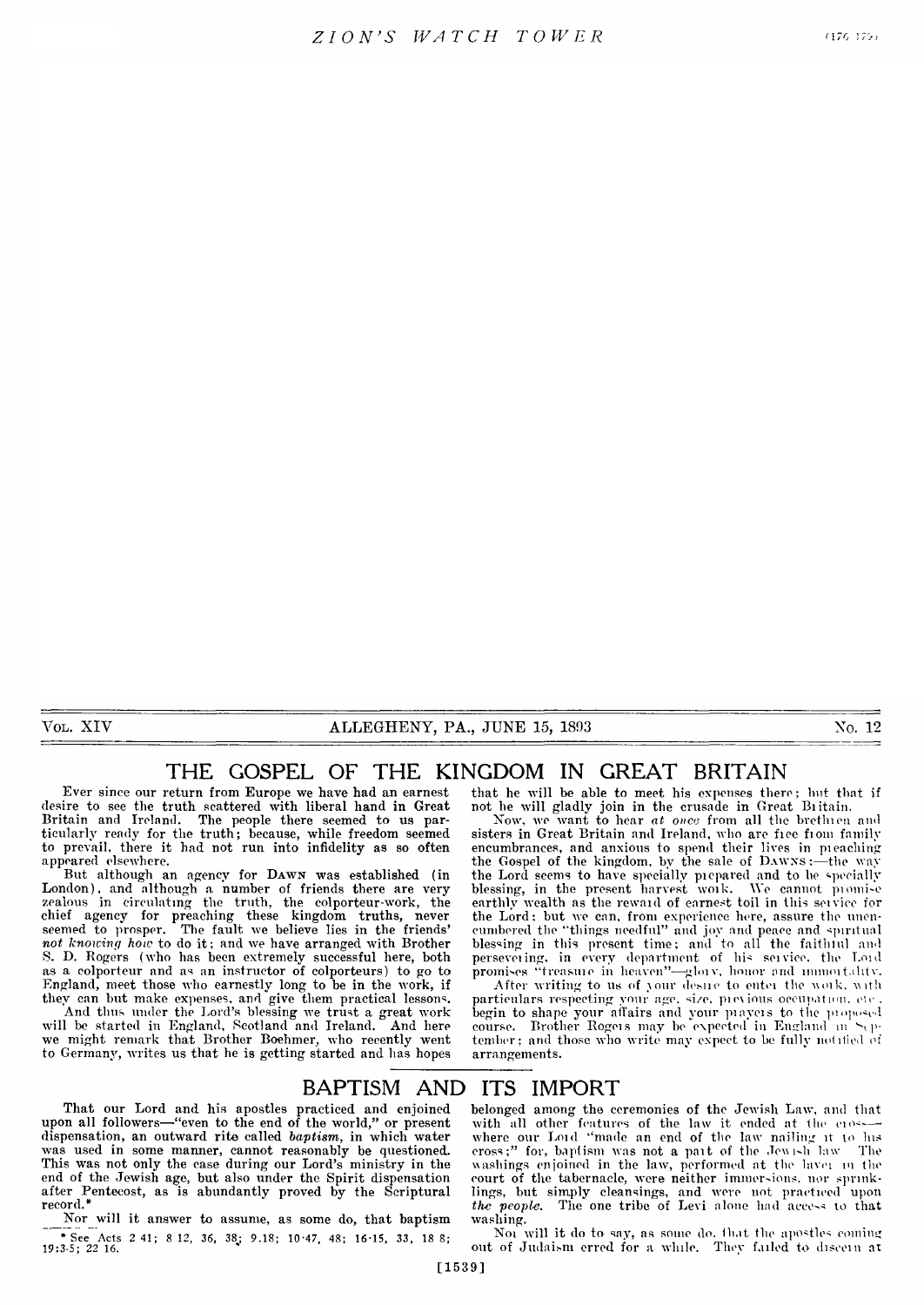first (say these teachers) that the real baptism was that of the holy Spirit at Pentecost, and so improperly kept up the *water bantism* after the Jewish age to which it belonged. In *water baptism* after the Jewish age to which it belonged. this as in the matter of not eating with the uncircumcised, they claim Peter erred, and others of the apostles with him to some extent. They claim too, that Paul confesses to an error when in 1 Cor. 1:14-16 he says, "I thank God that I bap*tized none of you*, but Crispus and Gaius .... and the household of Stephanas:" also, when he says (Col. 2:20, 21), "Why, as though living in the world, are ye subject to *ordinances* touch not, taste not, handle not."

Thus an *apparently* stiong argument is built up, which is quite beyond the ability of many to see *through*— including those who make such arguments. This is the result of a too superficial examination of the subject, and a jumping at conclusions from certain texts whose connections have not been thoroughly studied or understood.

As alieadv shown "baptism" was not a feature of the Law Covenant: hence it was not at all a part of that which our Lord ended and cancelled at the cross. It is a great mistake to class *baptism,* which is a symbol of the New Covenant, with the *" ordinances''* of the Jewish Law Covenant mentioned by tne Apostle, Col. 2.20, 23. In verse 14, he shows that he refers to ordinances that were *against, i. e.,* unfavorable, disadvantageous to the Jew. Can any one say this of baptism? In what sense is it against any one?

What Paul does refer to as the Law "ordinances" contrary to or against the Jew, were those ceremonies, and fastings, those celebiations of new moons and sabbaths (verse 16) and particularities about the eating of clean and unclean animals, and wearing of clothing made of linen and wool mixed, etc., etc. These "ordinances" had their origin in the Law Covenant instituted by Moses, and had been added to by the Scribes and Pharisees who sat "in Moses' seat" (Matt.  $23:2$ ), until they had become a mass of forms and ceremonies so complex and bewildering that those who *attempted* a strict obseivance of them found them extremely burdensome,— ${\bf a}$ yoke of bondage. Our Lord referred to the same bondage and weariness (Matt.  $23:4$ ); and again (Matt.  $11:28$ ) to the same class he held out *grace* instead of the Law, as the only way of life, saying, "Come unto me all ye that are weary and heavy laden [with the Law's *unprofitable* and multitudinous ordinances— which, because of your weak, fallen condition cannot profit but only annoy and weary you, and are therefore *"against"* you], and I will give you rest. Take my yoke upon you and learn of me; for I am meek and lowly in heart: and ye shall find rest unto your souls. For my yoke is easy, and my burden is light."

It is furthermore evident, that *baptism* is not one of the ordinances is titled to in Col. 2-14, when we read to the contrary in \ei-e 12, that we who are *buried with Christ in bap*tism ARI' THERFFORE (even if Jews formerly under the Law Covenant) not liable or subject to the ordinances of verse 14. Thu-> baptism is placed in contrast with the ceremonies of the law

The idea that baptism does not belong to the Gospel age and ended at the cross is again proved erroneous, when we remember that it was after his crucifixion, during the forty days before his ascension that our Lord while giving special instruction concerning the new dispensation, or Gospel age, *specially mentioned baptism* as the outward symbol by which believer- were to confess him— "even to the consummation of the age" then just begun.— See Matt. 28:18-20.

And those who claim that proper baptism is that of the holy Spirit *onh/,* and that water baptism is therefore *wrong,* should be effectually silenced and converted from their error by the Master's commission to his church to preach and baptize to the end of the age. For, how could the disciples baptize any with the holy Spirit? Surely that is God's part. On the other hand, the Lord's words could not have meant that his followers should teach all nations, and that tho-e who believed would be baptized with the holy Spirit by God, for then why would he give particular directions to the disciples as to *how* it should be done,— "In the name [or by the authority] of the Father, and of the Son, and of the holy Spirit"— ? It is evident that our Lord's directions refer to the *symbol,* to water baptism only; because we can do no more for others than teach them and symbolically baptize them- we cannot believe for them, nor make them believe; neither can we consecrate for them, nor make them eon-eerate. But we can teach them, and when *they* believe for themselves and consecrate for themselves, we can baptize them in water. And by this act they confess their faith in Christ's death and resurrection, and their own consecration to be dead to the world and alive toward God, that in due time they may share in Christ's resurrection.

Furthermore, God specially recognized *water baptism* under the Spirit dispensation by in some cases withholding certain gifts [miraculous manifestations conferred upon believers in the beginning of this age, for the purpose of manifesting God's approval of the new teachings of the gospel], until the water baptism had been properly performed (Acts 19:3-6) ; as in another case the gifts were bestowed first, to teach Peter that water baptism and every other feature of the gospel favor was open to the Gentiles.—Acts 10:44-48.

That Paul's expression of thankfulness that he had been prevented from baptizing many of the Corinthian church, was not because he saw that the ordinance had passed away, but for an entirely different reason, will be seen by a careful examination of the context. A serious affection of the eyes which rendered him almost blind was undoubtedly the reason why Paul did not baptize more of his converts but left this ordinance to others to perform. The great Apostle has been ignominiously styled "The blear-eyed Jew," and there is little room for doubt that after he was struck down in the way to Damascus (Acts 9:4, 8), he never fully recovered his sight. This "thorn" (figuratively) he besought the Lord thrice to remove, but it was left as a reminder of previous error and hence served to keep Paul humble in the service of that Master whom he once had persecuted. (2 Cor. 12-7) It was probably because of this difficulty that he did not recognize the high-priest, when on trial (Acts 23:5) ; and for the same reason all of the epistles were written by some one else, except one, and that one of the shortest of them; and it closes with a statement which indicated that he could write only with difficulty and that his readers could appreciate this, knowing his disadvantages. He says: "Ye see how *large* a letter I have written unto you with *mine own* hand." (Gal. 6:11) Again, when wishing to mention their love for him, and their willingness to do for him the most useful thing, had it been possible, he says to them (Gal. 4:15), "I bear you record that, if possible, ye would have plucked out your own eyes and have given them to me."

It evidently was for this same reason that Paul never baptized any of his converts where he could avoid it where others were present who could see to the service better than he.

When he thanked God that of the Corinthian church he had baptized only a few (1 Cor. 1:11-17), he was not assuming that he had become wiser than to do so— wiser than the Master who said, Teach and baptize unto the close of the age, hut for totally different reasons; reasons which only those who read the epistle to the Corinthians *connectedly,* as a whole, can recognize. He had heard that the church at Corinth was split into factions, divisions [literally sects]; some were Paulites, others Apollosites, otlieis Peterites. and others Christians. He was sure he had in no way aided such sectarianism, and was glad he could say, I never authorized you to call yourselves by *my name.* Were you baptized into the name of Paul, or into the name of Christ? Since the majority were Paulites, and since Paul had founded the church at Corinth, it might appear to some that he had been seeking to make converts to himself, Paulites instead of Christians; and as it turned out thus he was glad to have it to say, that very few of those calling themselves Paulites had been baptized by him, as he said*,— "Lest* any should say, I baptized in mine own name."

Even had Paul's sight been good, the fact that he was an abler preacher than others and that many could baptize as well as he, would have been a sufficient reason for his course; for it was thus with the Master: We read (John 4:1, 2), "Jesus made and baptized more disciples than John; though Jesus himself baptized not but his disciples." Judging from his unfitness for performing baptisms, and his talent for teaching, Paul concluded that preaching, and not baptizing, was his special mission (1 Cor. 1:17) though his own record shows that he did not allow even his own unfitness to hinder or prevent this obedience to the Master's precept and example, when occasion required and no one else was convenient to render the service.

# WHO WEBE TO BE BAPTIZED?

Our Lord authorized teaching first, and then the baptism of such as *believed* in him as the Redeemer, and accepted the Gospel call to become followers of him. The apostles followed this rule, and we have no testimony anywhere that they baptized others—neither unbelievers, nor infants, nor idiots. True, it is recorded that several "households" were baptized, and from this it is argued that probably there were infants in some of those families, and that therefore it is probable that infants were baptized, though none are mentioned. But, we answer, some families contain idiots, and some families number one or more unbelievers; shall we therefore conclude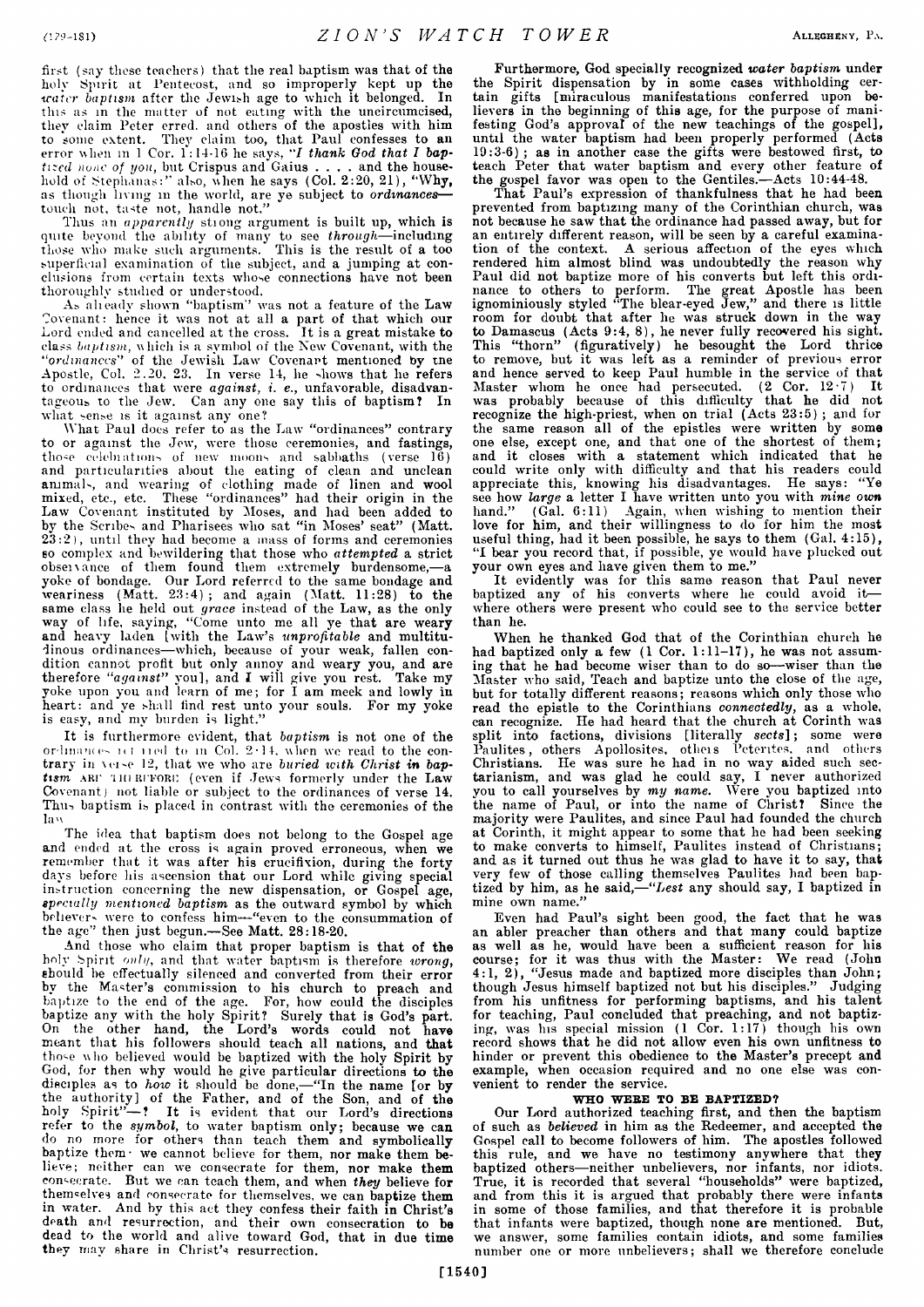without other evidence that the apostles disregarded our Lord's command and baptized unbelievers? Nay, verily! It is far more reasonable to conclude that in the few cases where households are mentioned they consisted only of adult believers; or that, since the custom or general usage would prevent misunderstanding, it was proper enough to say "household," even if there were in them children too young to be *" believers,"* and who would be understood as not included.

#### THE FORM OP BAPTISM

The Greek language is remarkable for its clear and definite expression of thought, and therefore was well fitted to give expression to divine truth. Its flexibility is well illustrated in the following words, each expressing a different shade of thought, yet all having a similar significance. Thus *cheo* signifies to pour; *raimo,* to sprinkle; *louo,* to wash or bathe; *nipto,* to wash a part of the person; *bathizo* (from *bathos* the bottom), to immerse or plunge deep; *rantizo* (from *raino),* to sprinkle or shed forth; *bapto,* to dip or dye; *baptizo,* to dip, immerse or cover.

This last word *baptizo* (rendered baptize in the common version Bible), is used by our Lord and his apostles when referring to an ordinance which they practiced, as well as enjoined upon all followers of the Lamb. It is a deeply significant ordinance in reality, though very simple in the outward symbol. From the word selected out from among so many others of various shades of meaning, it is clear that a sprinkling or even a washing of a part of the person was not the thought, but an immersion or covering of the whole person— whatever that action or thought implies. *Immersed,* is the correct translation: *baptized* as rendered in our common English Bibles is not a translation at all, but a mere carrying over of the Greek word into the English without translating it at all. Immersed, is the *English word* which corresponds in meaning to *baptizo.*

Not only does the Greek word signify to bury, immerse, or cover, but the connected Scripture narrative of itself, without the particular strictness of the Greek word used, would imply that the baptism was one of *immersion* and not *sprinkling.* The Greek as well as the English shows that our Lord went *dovm into* the water and came *up out of* the water. And the Apostle Paul frequently speaks of baptism as a *burial* which would be a very inappropriate figure with any other form than that of immersion.

It has been suggested by some, that in the case of the jailor who believed and was baptized straightway (Acts 16:33) that it could not have been by immersion, because he and the prisoners could not have left the jail for the purpose; but on the contrary, it has been shown that at that time the jails were provided with bathing reservoirs, most suitable for the immersions. And furthermore, it is to be remembered that of John the Baptizer, it is written, " John was baptizing at Enon near to Salim, *because there was much water there."* (John 3:23.) No one can for a moment suppose that if John sprinkled his converts, the largeness of the water supply could be a consideration. It was probably at a pool in the Jordan river.

It is generally admitted by scholars that immersion was the common practice of the early church, but with the beginning of the third century came great confusion on this as on other subjects; on the one hand some placed all the value upon *the form,* insisting even on three immersions, because our Lord had said in the name of the Father, and of the Son, and of the holy Spirit, not seeing that *in the name of* simply signifies *in recognition of;* others claimed that as our Lord's head bowed forward in dying on the cross so they should be immersed, not as in a burial, but face downward; others insisted that the baptized must be nearly naked as our Lord died thus; and still others went to an opposite extreme, and while holding that *a* form was all important, claimed that *the exact* form was unimportant, and for *convenience* substituted sprinkling.

This latter finally became the standard mode in the Church of Rome, from whom it reached Protestants. Immersion however is still the recognized form in the oriental churches. As we shall show presently all these errors as to *form,* resulted from losing sight of the real significance of baptism. A claim frequently made, but not generally appreciated by those who make it, is that the Greek word *baptizo,* though it generally is used in referring to some thing or process (as the dying of cloth) which requires *dipping,* has been found in classical Greek writings used in places where the evident thought was that of *washing* without *dipping.* To this we answer that the word *baptizo* is not limited to a certain form of action, but rather carries the broad idea, *to cover.* And, so far as the word goes, the entire person is baptized if the entire person

is wet, or in any manner covered with water.\* But if the entire person to be baptized should be wet, or covered with water, who will claim that dipping was not the original as well as the easiest method of doing this?

There is no limitation placed in Scriptures as to who shall perform this ceremony of baptizing believers in water, except that only *the church* was ever commissioned, either to teach or to baptize. The faith and knowledge of the one performing the ceremony does not count, but the faith and knowledge of the one immersed. Sometimes the one performing the ceremony may be far inferior every way to the one for whom it is performed (Matt. 3:14) and might even, if necessary, be a believer not of the kingdom or church class. (Matt. 11.11) Certainly all who are authorized to *teach,* are equally authorized to *baptize;* and that includes every true follower of Christ— "even unto the end of the age," according to the general call to the ministry, commission, and ordination of Matt. 28:10, 20 and John 17:14-18, 23. And this commission evidently does not exclude from this service the females of tho "body of Christ" (Gal. 3:28), only that modesty, convenience, etc., indicate that they should avoid such public services except in rare necessary cases.

### THE SIGNIFICATION OF IMMERSION

In considering the signification of immersion, the change from the Jewish to the Gospel dispensation must be recognized. The Jews, by their covenant, the law, occupied a relationship toward God very different from Gentiles,— who were without hope. (Eph. 2:12) Israelites by God's anangement weie recognized and treated under the provisions of the *typical sacrifices,* as though they were *justified* from Adamic guilt and penalty, and were *as a nation consecrated to God* and treated as though they were to be made the bride of Christ. The provision, too, was that when the true Lamb of God should come, those truly consecrated among them, "Israelites indeed," might, by accepting of the true Lamb and true sin-saciifico and atonement, enter upon *actual justification,* and cairy with them their former consecration. In other words, an Israelite, consecrated indeed, living at the close of the Jewish age, when the real sacrifice for sins was made by our Loid. would be treated as though he had *alivays had the reality,* whereas really he had only a typical justification up to that time.

Therefore in the opening of the Gospel age, Jews were not preached to in the same manner as Gentiles. The latter were told,— Ye who were once aliens and strangers have been brought nigh and may now have access to God and *enter into covenant* relations with him. Therefore, come to God by Christ who hath abolished distinctions between Jews and Gentiles, not by taking favors from the Jews, but by ushering believers, whether Jews or Gentiles, into the blessings and favors of the New Covenant, which the Law Covenant merely<br>typified. (Eph. 2:13-19) The Jews were told the opposite: typified. (Eph. 2:13-19) The Jews weie told the opposite: "Ye *are* the children of the prophets and of *the covenant* which God made with our fathers, .... unto *you first,* God having raised up his Son Jesus, sent him to bless *you,* in turning away each of you *from his iniquities."* "Repent and be baptized each one of you in the name of Jesus Christ for the remission of sins, and ye shall receive the holy Spirit: For the promise is unto you *[belongs* to you] and to your children, etc."—Acts 3:25, 20 and 2:38-41.

The point, to be noticed, is, that Israelites were *already* consecrated, and heirs according to tho Law Covenant, and the only reason they as a nation had not been merged right at once out of the Jewish typical state into the Gospel realities and holy Spirit acceptance with God, as the apostles and other individuals had been, was, that they were not living up to their covenant relationship. Hence they weie told to *repent,* or turn back into the true covenant relationship with God, and to enjoy their privileges as children ot the covenant. They had sinned in not living up to what they could of their covenant, and they were to show that they renounced their previous state of sin by immersion,— washing away thentransgressions in symbol, after praying in the name of Clmst. (See Acts 22:16) In like manner baptism by .John and by Christ's disciples was confined to the Israelites, and signified repentance for covenant violations, and a *return* to covenant relationship, and was intended as a preparatory work- for those who fully received John's testimony and reformed and became Israelites *indeed,* did receive Christ, and did pass into the higher favors of the Gospel age.

To these, already children of the covenant and already heirs of the promised blessings, water baptism meant a le-

\* An illustration of this use of the word is found in 1 Cor 10.1, 2.<br>The Apostle declares that all Israel were baptized (immersed) which<br>Moses, and gives as the form, that they were *covered* with water (though<br>not wet); t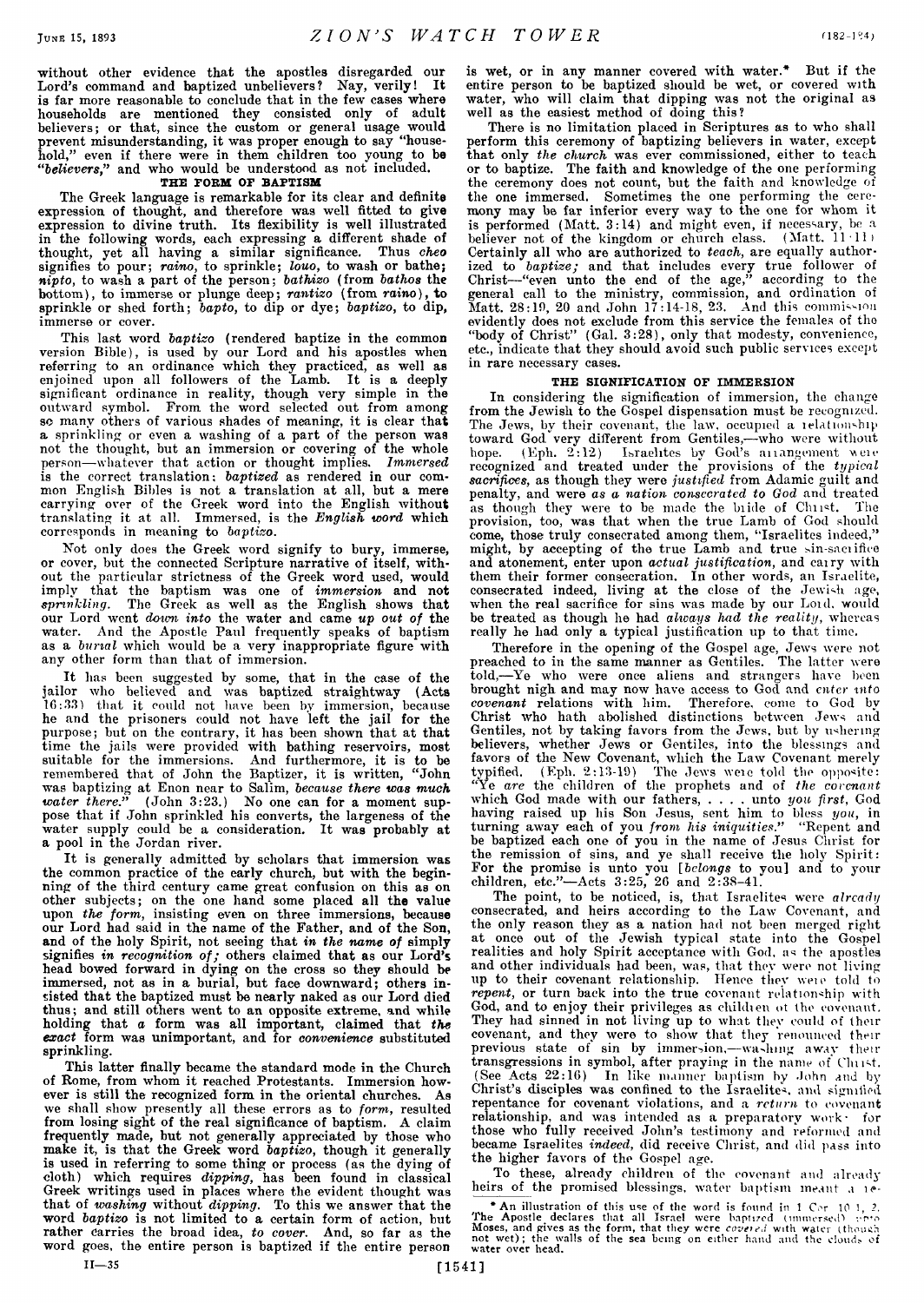nouncing of pievious sins of unfaithfulness, and it meant moio. it meant their renunciation of the national sin of , 11 n 11 y 11 p 11 n 11 control the minister of the matter of the matter of the matter of the matter of the ma<br>had said. "His blood he *upon us and upon our children*,"—and hence Peter exhorted saying. "Let all the house of Israel know that this Jesus whom *you* crucified, God hath made both Lord and Messiah." And when in view of this *national sin* which each shared, they inquired, "Brethren! What shall we do " Pour answered, "Reform and be immersed, each one ot you. in the name of Jesus Christ, for the forgiveness of youi sins [and specially your share in this national sin of eructiving Messiah] and ye shall receive the gift of the holy Spunt " To those who accepted it meant not only a renunciation or their national error of crucifying Christ, but a stepping out from the dispensation and control of Moses *into* that of Ciiii't. Because m aoknow lodging Jesus to be the tiue Me-siah they were acknowledging him to he the long promised Saviour. Lawgiver and Teacher greater than Moses.

But baptism could not mean *repentance* in either of these senses to the Gentiles who had never been under the Jewish Covenant, and who had no direct responsibility for the death of Christ. Hence after the "elect remnant" of Israel had been received, and the Gospel message went to the Gentiles, to select out of them the number necessary to complete the body of  $\ell$  hist.—in the epistles to the Gentile churches we hear no fuither exhortation to be baptized as a sign of repentance, or as a symbol of washing away of sins. And since we by nature are not Jews, but are of the Gentiles whose fathers previously weie alien', and foreigners so far as God's covenants and promises were concerned, therefore, we should not apply to ourselves that idea of baptism which was Jewish, but that idea which the Apostle unfolds in Rom. 6:3-5; Col. 2:12.

The full import of baptism, the reality of which the immersion in water commanded by our Lord is the *symbol,* is clearly shown by the Apostle in the above cited passages. " Know ye not that as many of us as were immersed into •Tesii' Christ were immersed *into* **his death?"** Those who know this fully and thoroughly, and they *alone,* truly appreciate the water immersion commanded, and its weighty and appropriate significance.

"Immersed into Jesus Christ."—Those who see the "high calling" of this Gospel age—to joint-heirship with Christ .Tpsus our Lord, *as* members in particular of the "body of Christ" of which the Redeemer is Head and Lord, know that our attainment of that high honor depends upon our acceptablene-s as members in that body of Christ. (Rom.  $12\!:\!1;$ ^ 17. IS i Such also know that no one is " called," or incited into this "body of Christ,"— "the church of the firstborn." except those who already are *believers,* such only as own Christ as their Redeemer or Justifier, such therefore as are justified freely from all things by faith in his blood. Such, and not sinners, are invited to become joint-sacrificers and joint-heirs with Christ. The blemished of the flock were not acceptable on the Lord's altar under the law, as a type of God's rejection during *this* age of all imperfect offerings. Our Lord was the *actually* spotless, unblemished, perfect Lamb of God, sacrificed for our sins; and in inviting some to loin him in sacrifice and afterward in glory and honor, the Father accepts only such as are first made "whiter than snow."—who because of faith in, and acceptance of the redemption which is in Christ Jesus, are *reckoned perfect* and hence are acceptable to God as joint-sacrificers.

"Were immersed into his death."—This is given by the Apo'tle as the significance of water immersion—the *real* baptism therefore is this immersion into a sacrificial death with Christ, and the water immersion, though a beautiful figure which graphically illustrates the real one, is only its symbol.

But, how much is meant by the expression, "Immersed into *his deathf"* In what way was our Lord's death different from that of other men ?

His death was different from that of other men in that theirs is a *penalty* for sin, while his was a *sacrifice* for the sin' of others, to release others from their penalty—death. We with all others of Adam's family involuntarily share Adam's death—the wages of sin. And we, with all the Adamic family, were redeemed by Christ's death and granted a right to live again, and a restoration of all the human right,' and privileges which Adam lost for us. We who believe tin' good news, accept of and begin *(by faith)* to enjoy those redeemed rights and privileges even now, believing that'what Christ died to secure and has promised to give, is a-  $_{\rm{FUTC}}$  a- though already possessed. We have joy and peace m hr liming this "good tidings of great joy which shall be unto all people," and by faith already reckon ourselves as in  $p$ o--e--ion of those good things which are to be brought unto

all who hate sin and love righteousness, at the second coming of our Lord Jesus.

It is when we are in this *justified* condition, repossessed of the human rights lost through Adam, but redeemed by Christ, that the call or invitation is extended to us to become something far higher and far grander than perfect men fully restored to the likeness of God in flesh, (though *that* is so grand that few appreciate it)—to become joined with the Redeemer in the glories and dignities of the *divine nature* (2 Pet. 1:4), and co-workers with him in the great work of the Millennial age,—the work of restoring the redeemed race of Adam to perfection and all "that which was lost" in the fall.

But the *invitation* to share this great dignity, "far above angels" (Eph. 1:21; 1 Cor. 6:3), is accompanied by certain conditions and limitations. This prize is not given because of works, for no works which could be conceived of could purchase, or earn, so high an exaltation as that offered. The offer is a *favor, unmerited* by anything which we have done, or can do; and yet the *conditions* may be said to be the price, or cost to us, of the prize offered us. It is not however *an equivalent or corresponding price.* The price to us is a mere pittance in comparison to the value received, and "not worthy to be compared with the glory which shall be revealed in us." And when we consider that we had nothing to give, until first purchased by the precious blood of Christ, it will be clearly seen that the high honors to which we are called are not of works of our own, but of grace, through Christ. For even our pittance was forfeited by sin and had first to be redeemed, before it could be accepted.

The requirements or conditions attached to the invitation to share with Christ the coming glories and dignities, are plainly stated:— Such must share his *death,* be immersed or buried into *his* death; if they would be of that "little flock" of joint-heirs, the "body of Christ,"—otherwise called " the bride, the Lamb's wife." To be sharers in liis death means that as our Redeemer spent his life, not in self-gratification (even lawful), but consumed it in the interest of truth and righteousness, in opposing sin and doing the work and executing the plan of the Father, so we must use our time, talents, energies, rights, and privileges. Redeemed by him and given to us, we not only *consecrate these all* to the Father's service, but we must use them faithfully *even unto death*—as he hath set us the example— walking in his footsteps as nearly as possible. If thus we be dead *with him,* we shall in due time live with him (Rom. 6:8); if thus we suffer with him, and in the present life endure *afflictions* even unto death (whether the death of the cross or some other form) for *righteousness'* sake, we are counted as sharers of *his death :* and all who share *" his death"* will also share *" his resurrection*."—See Thil. 3:8-11.

As *" his death"* differs from the Adamic death, so *"his* resurrection" differs from the RESTORATION resurrection which he has secured and will effect for all men. His resurrection is in Scripture pointed out as different from that of the world redeemed by him. It is emphasized in the Greek*— " the* resurrection." and also designated the " first *[chief]* resurrection." His resurrection was to the divine or immortal nature, a spiritual body. And so many of us as shall be immersed into Jesus Christ— immersed into his death— shall also obtain a share in "his resurrection"—"the resurrection," as described in 1 Cor. 15:42-53. *We* who have borne the image of the earthly father Adam who also lost it for us, have been redeemed to it again by Christ's sacrifice, and have surrendered that again with him as joint-sacrificers of human nature. Thus we become partakers of a new nature, and shall bear the image of that new divine nature in *the* resurrection.

Note how pointedly the same writer mentions this too, in the passage under consideration. (Rom. 6:4-5) *" Therefore* we are buried with him by baptism into death: that like as Christ was raised up from the dead by the glory of the Father, even so we also should walk in a *new life.* [Our new natures are reckoned as *begun* now, and are to be perfected at our resurrection in the Lord's likeness.] For *if* we have been planted together in the likeness of his death, *[then]* we shall be also *[sharers]* in the likeness of *his resurrection."* —Rom. 6:5.

It is evident then, that baptism in water is the symbol of a complete, and to those who would be joint-heirs, an indispensable self-sacrifice; an immersion with our Lord into his death—an immersion which began and is counted from the moment the *justified believer* consecrated himself and surrendered his will to God,—though to secure the prize promised it must continue until the close of the earthly life. It was from this standpoint that our Lord spoke, when he said, "I have a baptism to be baptized with, and how am I straitened till it be accomplished." (Luke 12:50) He had already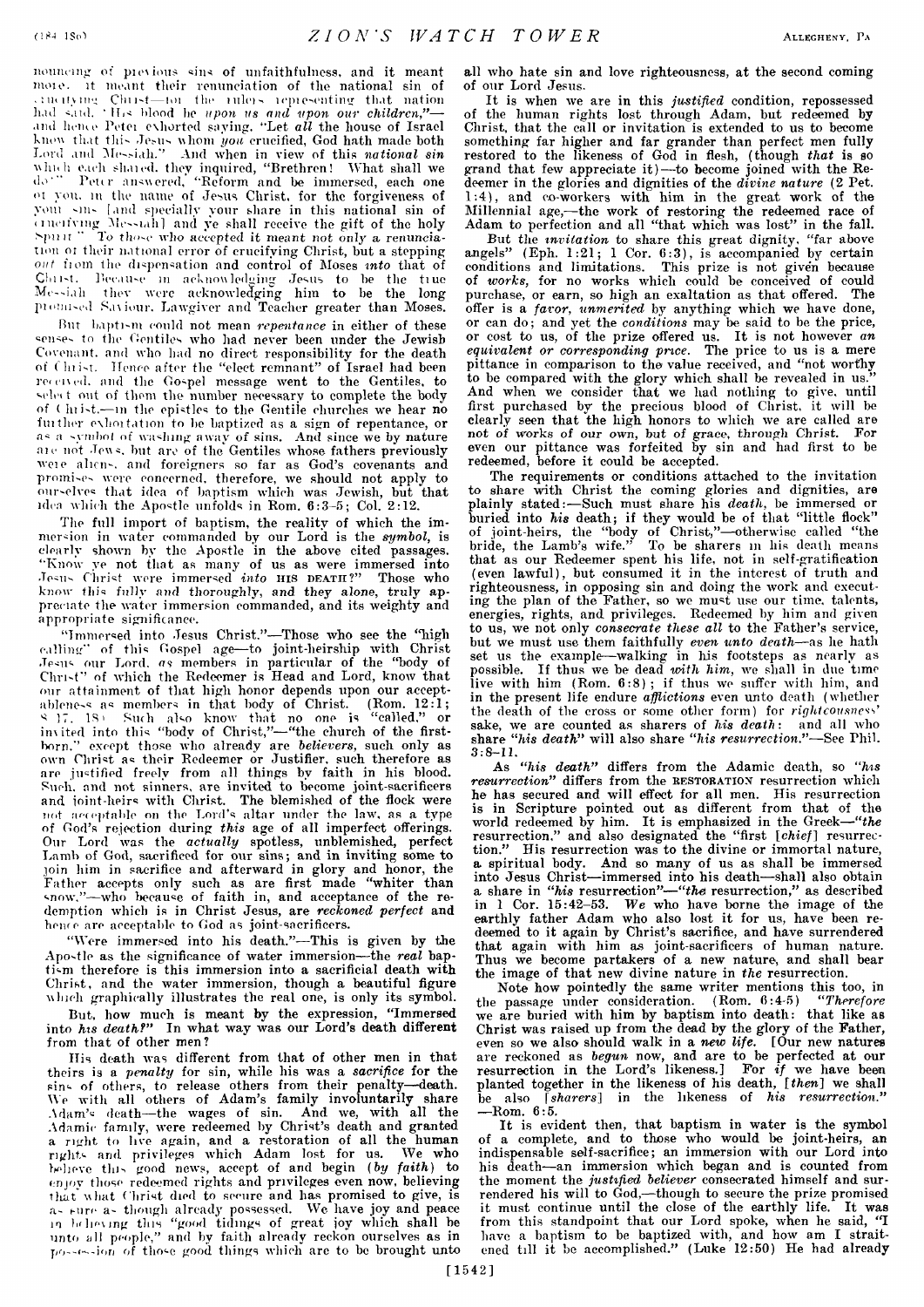performed the symbol at Jordan, but he was now referring to the consummation of his baptism into death. His will, surrendered to the Father's will and plan, was already buried; but as the dark hour of Gethsemane and Calvary drew near he longed to finish his sacrifice. It was from this same standpoint that he spoke of baptism to the two disciples who asked to sit, the one at his right hand and the other at his left in the kingdom. He answered and said unto them, " Ye know not what ye ask—Are ye able to drink of the cup that I shall drink of, and to be baptized with the baptism that I am baptized with?" (Matt. 20:22) He referred here to the baptism into death, and shows that none need expect to share the kingdom except those who share this baptism of death with him. Thus our Lord's explanation of the symbol exactly concurs with that of the Apostle.

These are not two baptisms—one of water and the other into Christ's death—but one. The immersion into water is the symbol or shadow of the immersion into death. If there is a shadow, there must be a substance; and a clear strong light falling upon a substance produces a shadow of it. It is for the instructed child of God to distinguish between the substance and the shadow, and by recognizing their relationship to see in the two parts "one baptism." Since the two parts were recognized as one baptism by the Apostle, it is doubtful if any one fully appreciates the **one true baptism** without seeing both the substance and the shadow.

Recognizing the true import of baptism we see, that next to faith in Christ, it is the one important and essential step by which the church glorified shall be entered: for only such as are conformed to, and have fellowship in our Lord's death will, as " members of his body," share the first or chief resurrection, to be *with* and *like* the head. It is not surprising that some have mistaken the shadow or symbol for the real, and made it a test of membership in the church upon earth; this is but a natural mistake. All who see the *real* immersion, as well as the *symbol,* yet ignore the latter, should carefully examine themselves to see that their wills in this matter are *really* dead and buried in the will of Christ. And if they refuse obedience to the Lord's word and example in this, they should make unquestionably sure to themselves the strength and validity of any arguments to the contrary, by which they set these aside.

But some inquire, Is it *necessary* for me to be immersed in water, if I am confident that I am fully consecrated-immersed into Christ? Would the Lord reject me for so small a matter as a failure to go through a form?

Do not forget that the present age is not one of commands and compulsions. God does not command and compel the obedience of his church. This is a time in which, as a great favor, believers are *privileged* to offer their wills and their all in *self-sacrifice* to God. It is "the *acceptable* year of the Lord"—the time in which God is pleased to accept of *our sacrifices* (through Christ) and to give us certain exceeding great rewards promised to those who surrender their little *all,* and thus become followers in the footsteps of the High Priest of our order.

Such as see this clearly will know that the body of Christ is not given a law of commandments, nor dealt with as were the Jews; for *" Ye are* not under law but under favor." Theirs was the house of servants and it is proper to command servants; but we belong to the "house of sons" (Heb.  $3\cdot 5$ , 6), if we are new creatures in Christ; and God dealeth with us as a true Father with true sons. True sons, and the only ones whom he will acknowledge as such, possess the *spirit* of adoption, and the spirit of obedience, the spirit of sons, and need not be commanded and threatened; for such both by word and deed, and in matters both small and great declare, *"I delight* to do thy will, 0 my God." For such, no selfdenial is too great, and no act of respect and obedience too small; and ignoring pride and all human philosophies and expediencies as unworthy to be weighed at all in opposition to the Father's wisdom, these learn that *to obey* is the best of sacrifice.

No, God will not compel you to be immersed, either really or symbolically. These opportunities to sacrifice convenience, worldly opinion, etc., are privileges which we should highly esteem and covet, because by these we are able to show the Lord the depth and sincerity of our love and the reality of our consecration. It is on the basis of this and hundreds of other *little* things that we are being *tried* now,—to see if we are as earnest as we have professed to be. If we are ashamed to confess Christ before men by the very simple way which he arranged, we may well expect that he would be ashamed to call us overcomers and joint-heirs, and to confess us as faithful followers. He could not do so honestly and truthfully, and hence we may be sure he would not do so. And if

after we see how much our Lord has done for us— first in our redemption and secondly in the great offer of the crown and divine nature,—we allow a trifling sacrifice of contemptible pride to hinder us from a small act of obedience which our Redeemer and benefactor requested, our own self-contempt and shame, should prevent our taking crowns and places (even if offered them) with the little band of faithful overcomers who valiantly sacrificed much, and thus *proved* that they loved much.

While therefore we do not say that none will be of the 'little flock" except those who have been *immersed in, water,* as well as in the death of Christ, which it so beautifully symbolizes, we do say, that we do not expect to find in that " little flock" a single one who has *seen* water immersion to be the will of God, and who has refused to obey. Let us remember that obedience in a small matter may be a closer test than in a large one. Had Satan attempted to get Eve into the sin of blaspheming the Creator, he would have failed; had he attempted to get her to murder Adam he would have failed; hence the test of obedience in a very small matter, was a much more crucial test. So now God tests our professions of love and devotion and obedience most thoroughly by some of the smallest matters, of which the symbolic immersion is one. God's decision is, He that is *faithful* in that which is least, will be faithful also in that which is greater.

Though "Baptists" do not generally grasp the full import of immersion, and look at the water rather than the death which it symbolizes, yet the holding of the symbol has been valuable, and shows the Lord's wisdom in choosing the symbol; for the truth with reference to the symbol even, has been unpopular ever since its rejection by Anti-elnist centimes ago, and in very many cases has it required the true consecration, the true burial of the will into Christ's will, before the believer was willing to brave the scorn of the world by obedience to an unpopular ceremony.

Even those who practice sprinkling and that upon unintelligent (and hence unbelieving) babes, hold that *baptism* is the door into the church of Christ, and none of the sects receive into membership others than those who have gone through some ceremony *called* "baptism." They receive infants thus into their churches, on the ground that only church members will be saved from everlasting torment. True, this like other doctrines is little taught in our day, and is losing its influence over the people, yet millions of parents today believe that their children would be consigned to evei lasting torment if they should die without being sprinkled with water in the name of the Father, Son, and holy Spirit. Especially do Romanists, Episcopalians and Lutherans, fear an omission of this sort, and some Presbyterians and Methodists no less so.

An illustration of this, and one which shows the power these errors put into the hands of the priestly or clerical class, came under our observation here in Allegheny about four years ago. The parents of the infant were Lutherans, but had a disagreement with the pastor of the congregation about non-payment of church dues and non-attendance at meetings. The child grew seriously ill and the father and mother by turn went many times to implore the cold hearted, error—teaching, hireling shepherd to come and sprinkle their babe and save it from the eternal damnation he had taught them would otherwise be its portion. But he refused to come, telling them that they deserved the punishment. Alter fuither effort they got some one "just in time" to allay their groundless fears.

Thus, it is evident, that no matter how careless they may be as to the exact *form* all the principal sects view baptism as the *door* into the church, the *door* of salvation, the *door* into the body of Christ, as truly as do Baptists. We, on the contrary, hold that neither the sprinkling with watm, mu the immersion in water is the door into the "body ot Christ" nowbeing elected or chosen out of the woild, imt tint *lio im-* $\emph{mersion into Christ's death},$  which begins in full consecration, is the door by which justified men become members e. the body of Christ which is the clnuch. We must, that aP who thus become members of "THE CHURCH whose names are written in heaven," as soon as the precept and example of the Lord and the apostles, and the *appropriateness* of the symbol are seen, should make haste to show their obedience and consecration before men.

## BAPTISM AND THE TABERNACLE

The true baptism is illustiated in the Jewish Tabernacle, but not by the Laver which stood in the Court full of water, at which the priests washed their hands and feet. No. that is a symbol of the cleansing effect of the truth upon the outward conduct of believers in general. It symbolizes the putting aside of filthy practices— lying, stealing, etc., and the putting away of filthy communciations out of our mouths,— slanders,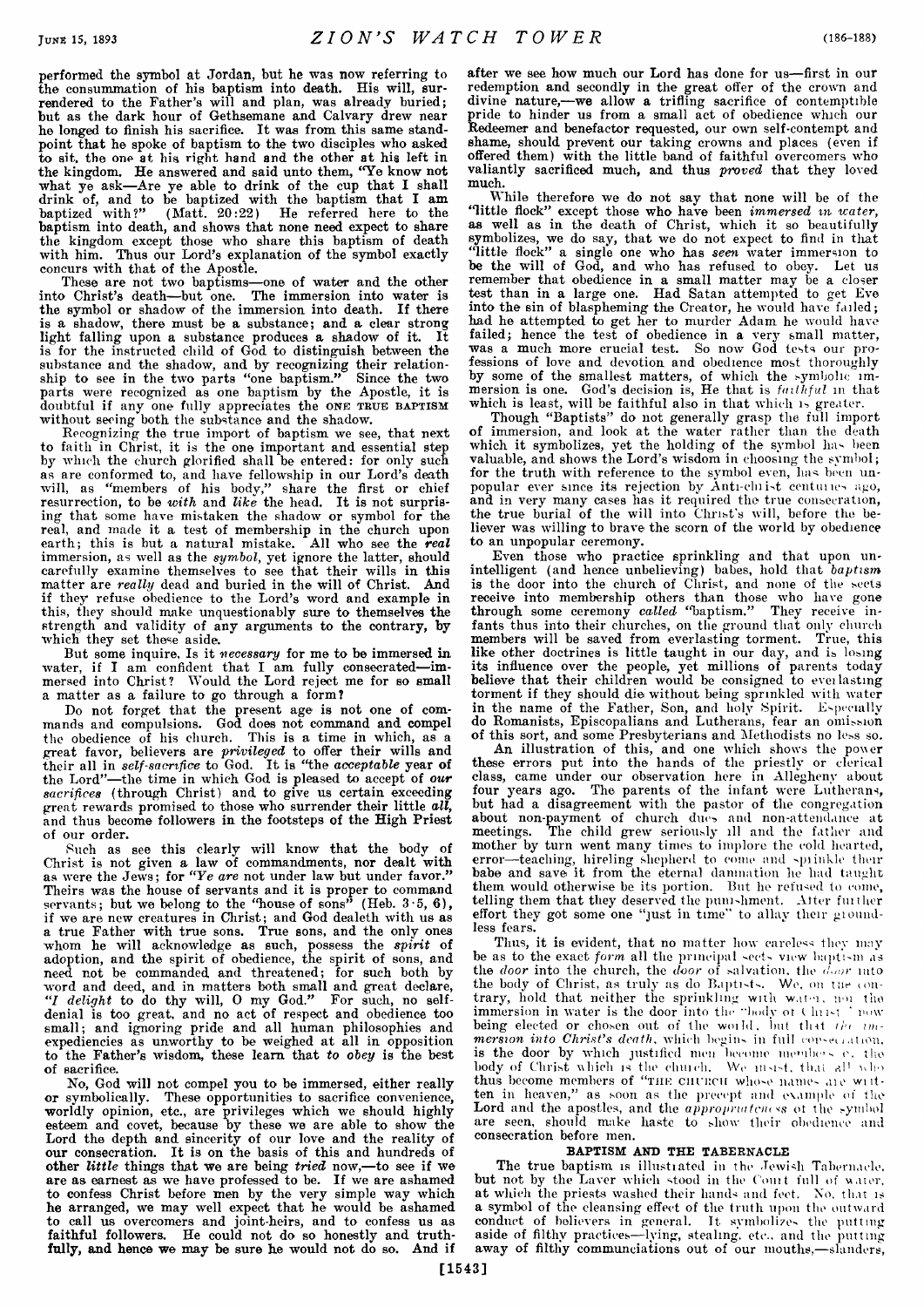envy, strife, back-biting, etc.,— a cleansing as proper for the natural man as for the consecrated saints.

The vail at the door of the Tabernacle represented the same thought as baptism, namely *death.* When the priest passed the first vail, it represented him as passing out of sight, buried from the outward things; and his shut in condition enlightened only by the lamp and supplied by the shewbread, represented the spiritual nourishment and enlightenment granted all such as are immersed into Christ— which the uorld knoweth not of.

The second vail represented the end of the *reckoned* death in *actual* death; and the Most Holy represented the full fruition of all the exceeding great and precious promises made to those who become new creatures in Christ Jesus by sharing his death and also his resurrection. In the Most Holy comes the full realization of what the Holy gave but a foretaste of. Thus we see that a complete immersion of burial from sight was necessary to reach the Most Holy. And as the Tabernacle had but the one entrance, it clearly teaches that none can attain that state or condition which it typified (the dnine nature), without first passing through the first vail, representing consecration or death to the world, which baptism in water most beautifully illustrates also.

## WHO MAY BE IMMERSED

In John's baptism of the Jews unto reformation, he demanded of some that they should first show by their lives that they had reformed, before they went through the symbol of reformation. In the use of baptism after Pentecost, however. the only condition imposed was faith in Christ. It seems to have been taken for granted that none but true, sincere persons would thus profess faith in and allegiance to so unpopular a Leader, as the crucified Christ. But the water immersion, though it was a public profession of Christ by the one immersed, was not necessarily an endorsement of such by the apostles and the church. The church could not and did not decide whether the one they immersed symbolically had been *really* immersed into Christ. The symbol indicated this, and they explained the symbol and urged all that had consecrated in symbol to see' that they were really dead to the world and its plans and aims, and alive toward God and his plan.

This is evident from some instances, as that of Ananias and Sapphira and Simon Magus. (Acts 5:1-10 and 8:13, 20-23) To the latter, though he had been baptised, the Apostle declares, " Thou art in the gall of bitterness and in the bond of iniquity." So now, we do not need to decide for others who may wish to thus confess Christ, (except it be very evident that they do it as an intended mockery); it is *their* act alone and represents *their* conscience toward God; and the opinions and faith of the one performing the symbol, cannot affect the matter either favorably or unfavorably. The real baptism is that which cannot be seen, except in its influence upon the conduct; and the real church which is joined is the church whose names are written in heaven whose members cannot be known positively until the close of this age, when they shall be glorified with the Head.

# THE MANNER OF THE SYMBOL

The immersion since it symbolizes a burial should be backwards, in water sufficient for the purpose, and convenient as circumstances will permit. It should not be done with secrecy, as it is intended as a *public confession of faith,* and the only form of such public confession used by the early church, of which we have any record. Yet its publicity should be to fellow-believers rather than to the world. Hence, while it should in no way be kept secret from the world, it is unnecessary to give public notice except to the fellow-believers of the church. In fact, so solemn is the occasion to the church who realize its deep significance, that the presence of the worldly, unless they be seekers after God and therefore more than mere curiosity seekers, is not desirable. Such public notice we gather from the record, was not the custom in the earlv church.

Some think that because John the Immerser and the Lord's disciples baptized publicly in the river Jordan, therefore all should be immersed in public view in a river. But let it be remembered that the whole Jewish nation was the *church* according to their Law Covenant, therefore *public* view was public to the professed church of that time. As for the river Jordan John and the disciples evidently used it as the most convenient place at their service. If the river was an important factor, why not the *same* river Jordan'

It should be noted that when the Eunuch believed and was jmmer-ed only Philip was present; when the jailer believed and was immersed (Acts 16:33), it was not in a river, but<br>in a bath or some convenient arrangement in the prison. And in a bath or some convenient arrangement in the prison. we know that the ruins of the church buildings of the first

two centuries show that they had special annexed buildings prepared for the convenience of immersions.

The form of words used by the apostles and early church is not given, which shows that the *form, of words* used is much less important than the act, and the *meaning* which it expresses. We may gather however from Acts 2:38; 8:16; Rom. 6:3; Gal. 3:27, and I Cor. 1:13, that baptism *"into Christ"* into the name of the Lord Jesus was the thought; and that it was expressed in words. We may also presume that our Lord's words " Baptizing them *in the name of the Father, and of the Son, and of the holy Spirit,"* were not dis regarded, but expressed somehow on such occasions. The thought is, that believers by immersion into Christ's death, are joined to Christ as members of the little flock which is "his body;" and that their right or privilege to be thus accepted in the Beloved, is in the name or by the authority of the Father, through the merit of the Son and by the impartation to such of the holy Spirit of truth. We now give the form of words which it is our custom to use on such occasions, and our general procedure, for the convenience and satisfaction of those who may have occasion to use the suggestion.

We first have, privately, some assurance on the part of all who are about to be immersed, that they recognize the *death* of Christ as their ransom price, and that they *are already* consecrated wholly to his service, and desire to now confess all this in the symbol which Christ enjoined. Then, the announcement having been publicly made before the congregation, we meet at an appointed time and place\* for the service; and there, after briefly explaining the real immersion and its water symbol, and after offering thanks to God for the privilege of thus following in our Lord's footsteps, and expressing our trust in his promises to give grace and strength sufficient to enable those who have consecrated all to his service, to be dead indeed to the world and its aims and ambitions, and alive only to God's service and the study and carrying out of his plans; and after specially requesting a blessing upon those about to symbolize their covenant, we receive the candidates in the water. Then (in the usual manner, with one hand in front at the throat, and the other at the back of the neck) we say, if the name of the candidate be John,— "John, in the name of the Father and of the Son and of the holy Spirit—by this authority,— I baptize thee into the name of Christ." We then let them down backward (as a corpse) until immersed, covered completely; then raise them to their feet. After again changing our clothing in the provided rooms, we meet in the presence of the congregation (who meantime worship God in prayer, songs of praise, etc.) and with convenient words we extend to the newly immersed ones the right-hand of fellowship in the name of the great Head of the church, and on behalf of the entire church whose names are written in heaven; exhorting that they walk worthy of the *name* of Christ which they have confessed and taken; and that they run earnestly in the race for the prize of the hi£h calling which they have publicly entered.

It is evident that all through the Gospel age baptism into Christ has symbolized union with him and membership in the one body—the bride. But now in the harvest or lapping of the Gospel and Millennial ages, a new question arises, viz., While it is still appropriate for all of this class who have not done so, to confess Christ by this symbol, what about others, of the restitution class, who shall now confess Christ and desire to consecrate themselves,— to relinquish their wills and have the will of Christ only ? Seeing that such will sooner or later apply for baptism as a symbol, and that it would be a proper symbol of consecration for others as well as for the *body* of Christ, and that it is not incumbent upon us to decide to which class those belong who apply to us for immersion the question arises, Would the same form of words be appropriate for both?

Yes, we answer; for though the class referred to will not be of the bride of Christ, they will be of the Christ *family*, children of the Christ; and it is proper for the children to bear their father's name. Christ is to be the "Everlasting Father" or *life-giver* to the restored human race; and hence it will not be improper for "them also to take his name. Therefore as we now view it, it will be proper to baptize such *into the name* of Christ; and we doubt not that all of the world who shall come into harmony and receive the gift of life from the Life-giver in the next age, will be known also as *Christians.* As before pointed out, however, the *words* of

\* We are kindly made welcome to the use of three different baptis-<br>tries here, and presume could by asking, obtain the privilege of all.<br>Our "Baptist" and "Christian" friend; hereabouts, though they do not<br>see this subjec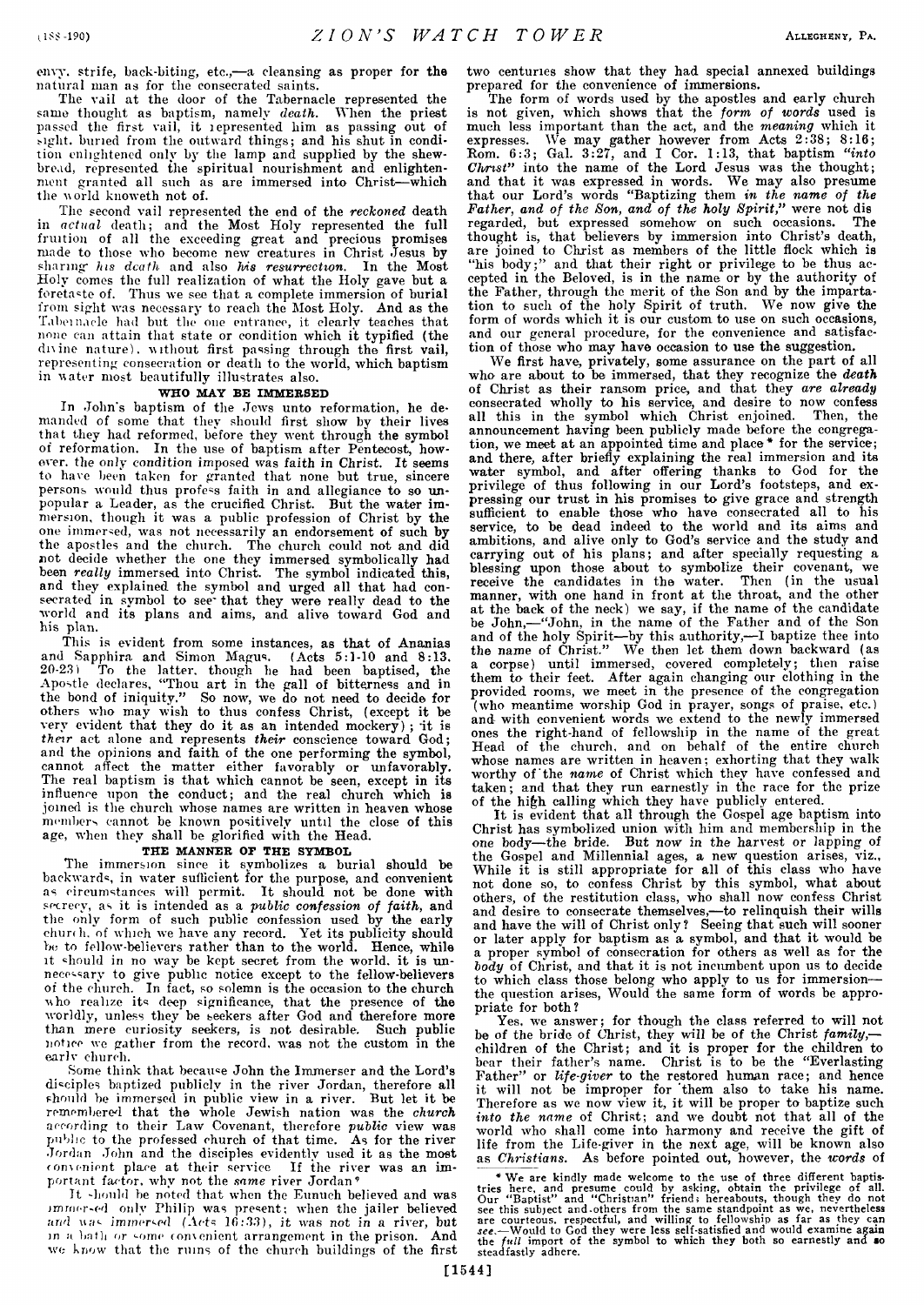the immerser cannot affect favorably or unfavorably the interests of the immersed; the importance rests in the obedience of the act and what it signifies of consecration to the one immersed.

### BAPTISM OF THE HOLY SPIRIT AND OF FIRE

We need not examine this subject at length here, since it was discussed in our issue of June, '89. We merely remark now that the immersion in holy Spirit which began at Pentecost, is *not* symbolized by water baptism: it follows, but is totally different from an immersion into Christ's death,<br>which the water immersion *does* symbolize so perfectly. The which the water immersion *does* symbolize so perfectly. immersion of the holy Spirit is bestowed as a consequence of full consecration and immersion into Christ's death, and is a pledge or earnest of our full acceptance to the divine nature with Christ, when we shall have fully accomplished our sacrifice with him. The baptism into Christ's death and its water symbol are matters for *us* to attend to. The immersion of the holy Spirit is God's work entirely. None are immersed in holy Spirit except such as have voluntarily consecrated, or immersed themselves into Christ's death. And such as have experienced these two have *no will of their own* to oppose to the water symbol, enjoined by the word and example of the Head, and practiced and taught by the stalwart members of the royal priesthood.

The baptism of fire signifies destruction and accompanying<br>distress. Thus, as already shown, the Jewish nation, except Thus, as already shown, the Jewish nation, except the Israelites indeed worthy of the Pentecostal baptism, was immersed in tribulation and national destruction. This was immersed in tribulation and national destruction. John the Immerser's prediction.—Luke 3:16, 17.

### BAPTIZED FOR THE DEAD

" Else what shall they do which are baptizing for the dead, if the dead rise not at all? Why then are they baptized on behalf thereof?"\*

This has been considered a very obscure passage, because the real meaning of immersion (as symbolic of death) has been generally lost sight of. Some have been led to the absurd conclusion that early Christians were immersed in the interest of their dead unbelieving friends and relatives,—supposing that Paul here referred to and commended so senseless a thing. On the contrary, the Apostle here refers to the fact, then well

\* Sinaitic MSS. reading.

understood, that each one of those who had been immer-ed, had symbolized his own death—had cast his lot among tho-e dead with Christ, to share his sacrificial death (which waon behalf of the dead and dying world), in prospect of a glorious resurrection to share with the Redeemer the work of blessing and restoring the world.

Paul is combating and disproving the theories of some who were teaching that there would be no resurrection. He appeals to various arguments to prove the falsity of =uch teaching. He proves that the dead can be raised by divine power by the fact of Christ's resurrection (verses 12 to 18); and then, in the verse under consideration, he shows how absurd it is for those who by immersion have symbolized their consecration to *death,* to disbelieve in a future life. He a-ks such doubters of a resurrection. Why then were you baptized for the dead, if you hope for nothing beyond' Wi-er and better far it would be, if there is to be no resurrection of the dead, that we should make the most of the present life, enjoying all its pleasures instead of consecrating ourselves to death in baptism, and then living a life of self-sacrifice which is a daily dying.

But, in this as in all things, the beauty and harmony only appears from the true standpoint. Those who regard sprinkling as baptism can see no meaning in the passage, neither can these who deny water baptism interpret it without making out that this great inspired Apostle was foolish. Neither can those who see the symbolic water immersion only, appreciate the passage. Its beauty and force are only discernible from the standpoint herein set forth, viz., a recognition of the death with Christ to self-will, to the world, and all worldly interests, and also of the water immersion as its proper, appropriate and provided symbol. In conclusion we quote the inspired record.

Peter said: " Can any man forbid water?" (Acts 10-47) Paul said: " So many of you as were immersed into Jesus Christ, were immersed into death...... For if we have bee planted together in the likeness of his death, we shall be al-o in the likeness of his resurrection." (Rom. 6:3-5) "Then they that *gladly* received his word were immersed, .... and *they* continued steadfastly in the apostles' doctrine and fellowship."—Acts 2:41, 42.

# **PAUL CALLED TO EUROPE**

III. QUAR., LESSON I., JULY 2, ACTS 16:6-15.

*Golden Text*—" Go ye, and teach all nations, baptizing them in the name of the Father, and of the Son, and of the holy Spirit."—Matt. 28:19.

In considering the narrative of this lesson, the main points to be observed are the influence of the holy Spirit in directing the course of the gospel, and the evident watchfulness of the Apostle for such direction. While neither Paul nor the other apostles sat in idleness waiting for extraordinary or miraculous leadings of the Spirit of God, they were mindful of such indications when the Lord's will was so expressed. But, ordinarily, they expected to make use of their own judgment enlightened by their knowledge of the truth and of the objects to be accomplished by its promulgation. And if, in the use of their own best judgment, they made a mistake, and the Lord, by some special providence or vision or impressive dream, indicated otherwise, they carefully followed such leadings.

Thus, for instance, Paul, using his judgment as a steward of the Lord (1 Cor. 4:1), went, accompanied by Silas, through Syria, Cilicia, Phrygia and Galatia, confirming the churches previously established there (Acts 15:36, 40, 41; 16:1-6) *;* and the Lord evidently approved their course so far, since he interposed no providential indication to the contrary, but blessed their efforts to the furtherance of the gospel. But, having gone thus far without any providential interference, and, in further use of his own best judgment, having planned to carry the gospel into Asia, the holy Spirit in some manner indicated that such was not the divine will at that time (verse 6) ; so the Apostle turned his course in a westerly direction, thinking to stop in Bithynia, a province of Asia Minor: but again God's power or spirit manifestly hindered; so he continued his journey to Troas, where, in a vision, the open door for him in Macedonia (Greece) was indicated.

Thus, by divine direction, the course of the gospel was turned westward into Europe, instead of continuing in Asia as the Apostle had thought to do. And westward has been the general course of the gospel since. Just why it was to be so. is nowhere stated; but in the light of the present day the reason is apparent.

To the eastward lay India and China, whose people, bound by customs and superstitions, were, so to speak, confirmed in ancient error; while the conditions in Europe were quite

the reverse. That was the formative period in Europe. The peoples of Europe were not old. established nations; and the unrest and change incident to those times, the rival ambition, which brought about great invasions and revolutions and changes of government, and the intermingling of the varioupeoples, produced mental activity and acuteness favorable to the consideration and appreciation of the gospel on the put of those who desired righteousness and truth. Mental lethaigy. undue conservation and superstition arc obstacles to progress. and must be rudely handled before the truth can be received and appreciated. It is also noticeable that a very similar preparation was given to Israel, to fit them to leceive the

instructions of the law and the prophets.<br>It should be noticed, too, that God thus providentially sent It should be noticed, too, that God thus providentially sent the gospel message, not to the most debased and ignorant people of the world, but to the most civilized and be-t educated; for at that time Greece was the very center of learning, as Rome was the center of the political world. The gospel which God was sending, and which the Apostle boic. was "good tidings of great joy for all people<sup>.</sup>" it was a reasonable gospel, which would stand the light and entic'-m of the keenest philosophy, and did not need to seek out the degraded and superstitious classes or races of the woild.

While, as expressed in the golden text, it was a part of the divine will that ultimately this go-pel should go to all peoples, yet it is clearly maiked by (bid's pioxideiue that it is his will that it shall go to the less degraded fir-t. and to the more degraded later.

And the reasonableness of this is evident when we remember that God's plan is to select the church, the Christ (Head and body), first, and then to use that chinch a- hiagency for blessing all nations in the Millenniil age.. Hence, while our efforts should be to "do good unto *ell men* as we have opportunity," it should be "especially to the household of faith" and to people best able, mentally, to appreciate the message.

It is presumed bv some, from the disagreement between Paul and Barnabas, recoided in the preceding chapter iverses 37-40), with reference to taking John Mark with them on this missionary tour, and which resulted in their separation that both brethren were at fault, and that neither one manifested